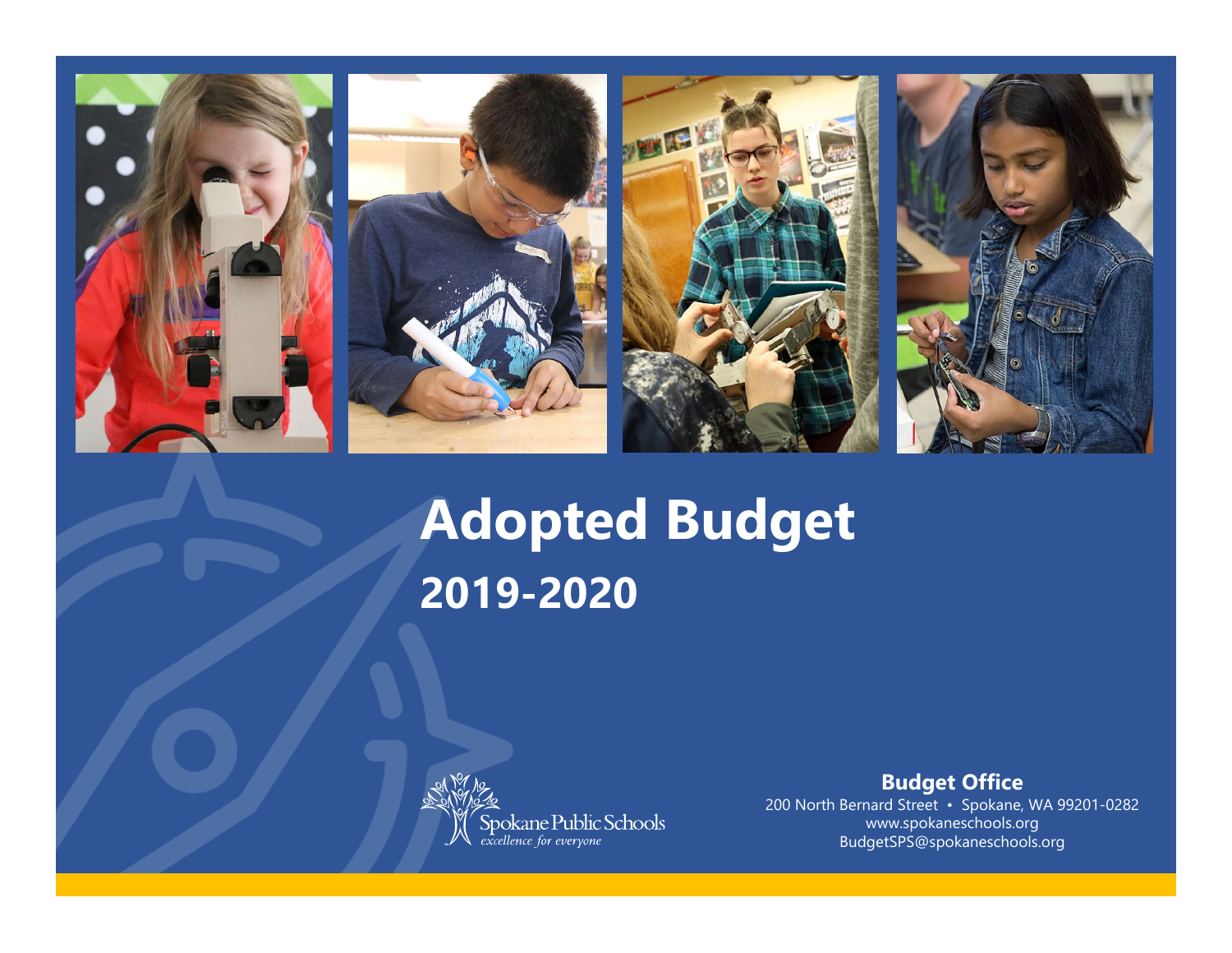#### **Board of Directors**



**Susan Chapin,** *President SusanChapin@spokaneschools.org Term expires November 2019*

**Jerrall Haynes,** *Vice President JerrallHaynes@spokaneschools.org Term expires November 2021*

**Deana Brower** *DeanaBrower@spokaneschools.org Term expires November 2019*

**Brian Newberry** *BrianNewberry@spokaneschools.org Term expires November 2019*

**Michael Wiser***MikeWiser@spokaneschools.org Term expires November 2023*

**Shelley Redinger** Superintendent of Schools 354-7364

**Linda McDermott**Associate Superintendent School Support Services 354-7318

**Adam Swinyard** Associate Superintendent Teaching and Learning Services 354-5901

**Mark Anderson**Associate Superintendent Capital Projects and Planning 354-5775

**Brian Coddington** Director, Community Relations 354-7338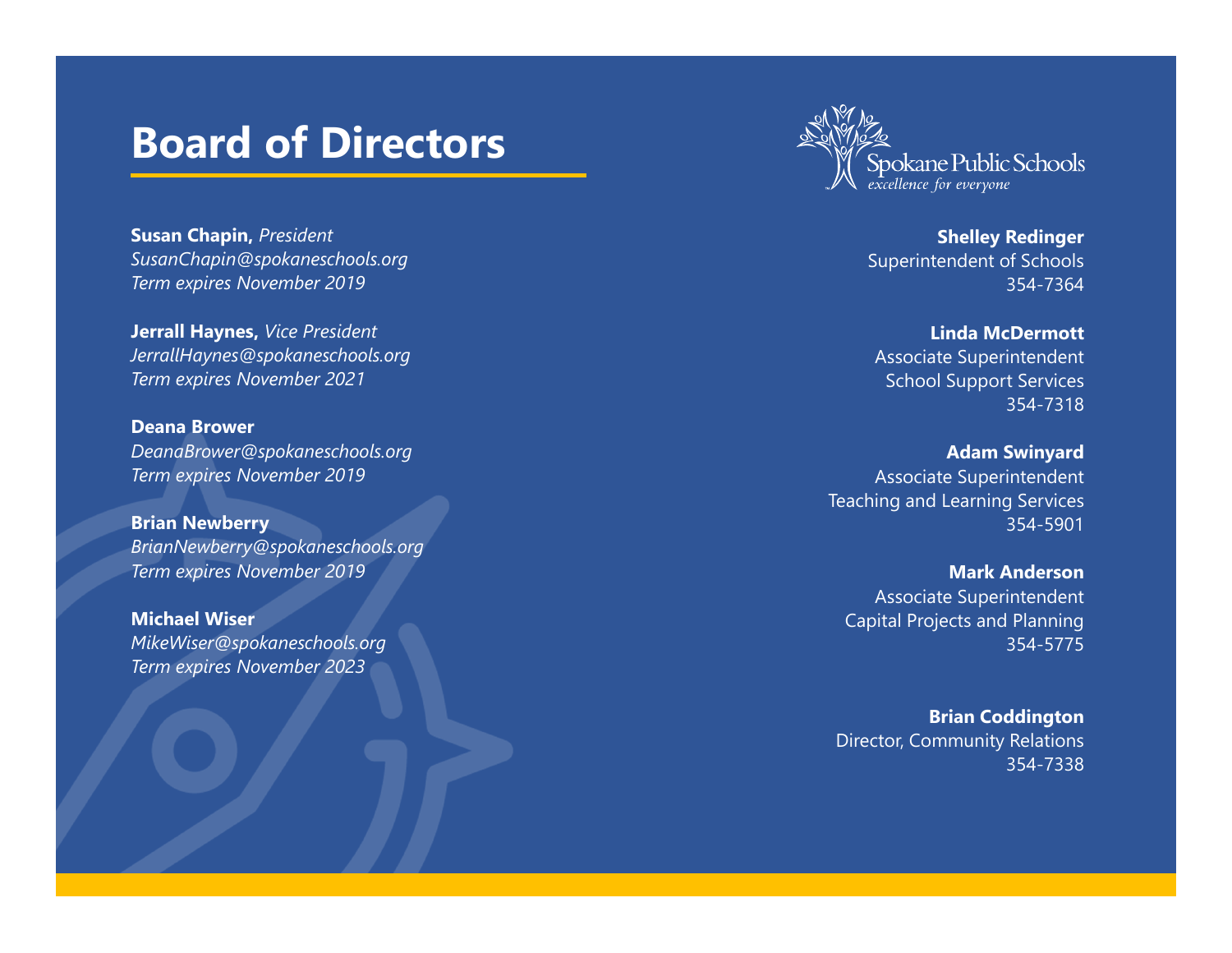### **Budget At-a-Glance: Students and Staff**

| <b>Students</b>             | Actual  | <b>Budget</b> | <b>Budget</b> |
|-----------------------------|---------|---------------|---------------|
| Full Time Equivalent (FTE)  | 2017-18 | 2018-19       | 2019-20       |
| Elementary                  | 16,571  | 16,510        | 16,565        |
| Middle School               | 4,018   | 4,140         | 4,380         |
| High School                 | 7,882   | 7,600         | 7,545         |
| Subtotal                    | 28,471  | 28,250        | 28,490        |
| High School - Running Start | 432     | 430           | 425           |
| Dropout Reengagement        | 135     | 125           | 140           |
| ALE (Alternative Learning)  | 982     | 990           | 1,010         |
| Total K-12                  | 30,021  | 29,795        | 30,065        |





| Employees                  | Actual  | <b>Budget</b> | Budget  |
|----------------------------|---------|---------------|---------|
| Full Time Equivalent (FTE) | 2017-18 | 2018-19       | 2019-20 |
| Certificated               | 2.373   | 2.439         | 2,287   |
| Classified                 | 1.118   | 1.217         | 1,103   |
| Total                      | 3,491   | 3,656         | 3,390   |

*SPS Budget Planning*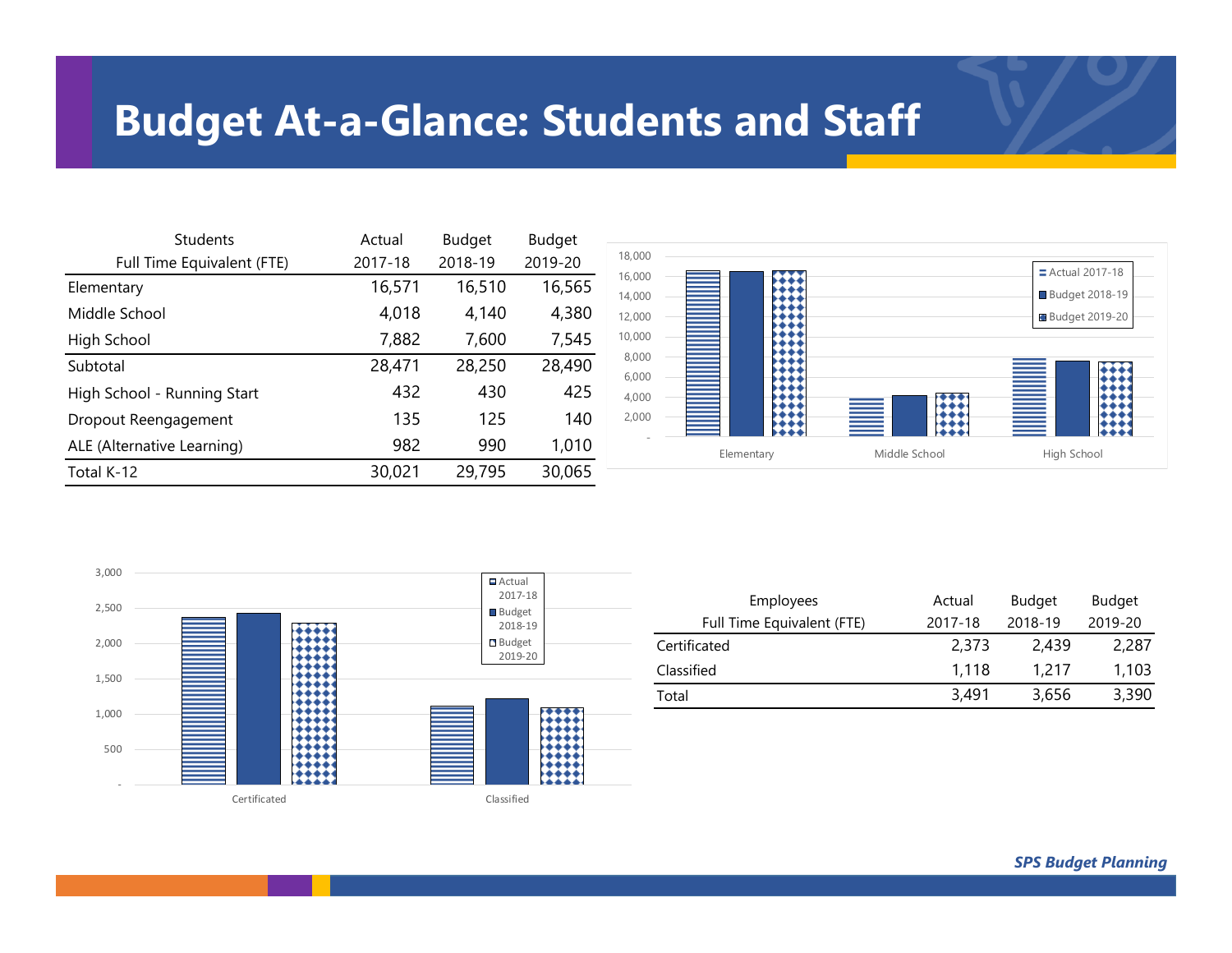### **Budget At-a-Glance: Revenue and Expenditures**

| Revenue Type                   | Actual<br>2017-18 | Budget<br>2018-19 | <b>Budget</b><br>2019-20 |         |  |
|--------------------------------|-------------------|-------------------|--------------------------|---------|--|
| Local Tax (Levy)               | \$<br>68.1        | \$<br>47.4        | S                        | 32.8    |  |
| Local Non-Tax                  | 8.4               | 11.8              |                          | 13.0    |  |
| <b>State General Purpose</b>   | 233.4             | 273.1             |                          | 289.5   |  |
| <b>State Special Purpose</b>   | 66.7              | 80.1              |                          | 86.9    |  |
| <b>Federal Special Purpose</b> | 37.3              | 38.8              |                          | 36.7    |  |
| Other Revenues                 | 1.6               | 1.2               |                          | 1.0     |  |
| Total Revenue (in millions)    | \$415.5           | \$452.4           |                          | \$459.9 |  |



Purpose

Purpose

Purpose

| \$340<br>\$320<br>\$300<br>\$280<br>\$260 |                       |                           | ■ Actual 2017-18<br><b>Budget 2018-19</b> |                        | Expenditure Type       |                            | Actual<br>2017-18   |                                   | <b>Budget</b><br>2018-19 |         | Budget<br>2019-20 |         |  |         |
|-------------------------------------------|-----------------------|---------------------------|-------------------------------------------|------------------------|------------------------|----------------------------|---------------------|-----------------------------------|--------------------------|---------|-------------------|---------|--|---------|
| \$240<br>\$220                            |                       |                           |                                           |                        |                        | <b>Budget 2019-20</b>      |                     | Basic & Vocational Education      |                          | 284.0   |                   | 317.4   |  | 313.1   |
| \$200<br>\$180                            |                       |                           |                                           |                        |                        |                            |                     | Special Education (2X)            |                          | 57.0    |                   | 63.3    |  | 64.5    |
| \$160<br>\$140                            |                       |                           |                                           |                        |                        |                            |                     | Fed & State Grants (5X)           |                          | 28.0    |                   | 35.9    |  | 35.0    |
| \$120<br>\$100<br>\$80                    |                       |                           |                                           |                        |                        |                            |                     | Fed & State Special Purpose (6X)  |                          | 5.8     |                   | 6.4     |  | 6.2     |
| $$60$<br>\$40                             | *****                 |                           |                                           |                        |                        |                            |                     | Other Instructional Programs (7X) |                          | 3.8     |                   | 5.3     |  | 5.2     |
| \$20                                      |                       | 12222<br>$\equiv$         | k<br>Ξ                                    | $\blacksquare$         |                        | — N                        | <b>ENX</b>          | Community Services (8X)           |                          | 7.7     |                   | 9.3     |  | 9.4     |
|                                           | Basic &<br>Vocational | Special<br>Education (2X) | Fed & State<br>Grants (5X)                | Fed & State<br>Special | Other<br>Instructional | Community<br>Services (8X) | Support<br>Service  | Support Service Operations 98,99  |                          | 26.5    |                   | 27.4    |  | 28.5    |
|                                           | Education             |                           |                                           | Purpose (6X)           | Programs (7X)          |                            | Operations<br>98,99 | Total Expenditures (in millions)  |                          | \$412.8 |                   | \$465.0 |  | \$461.9 |